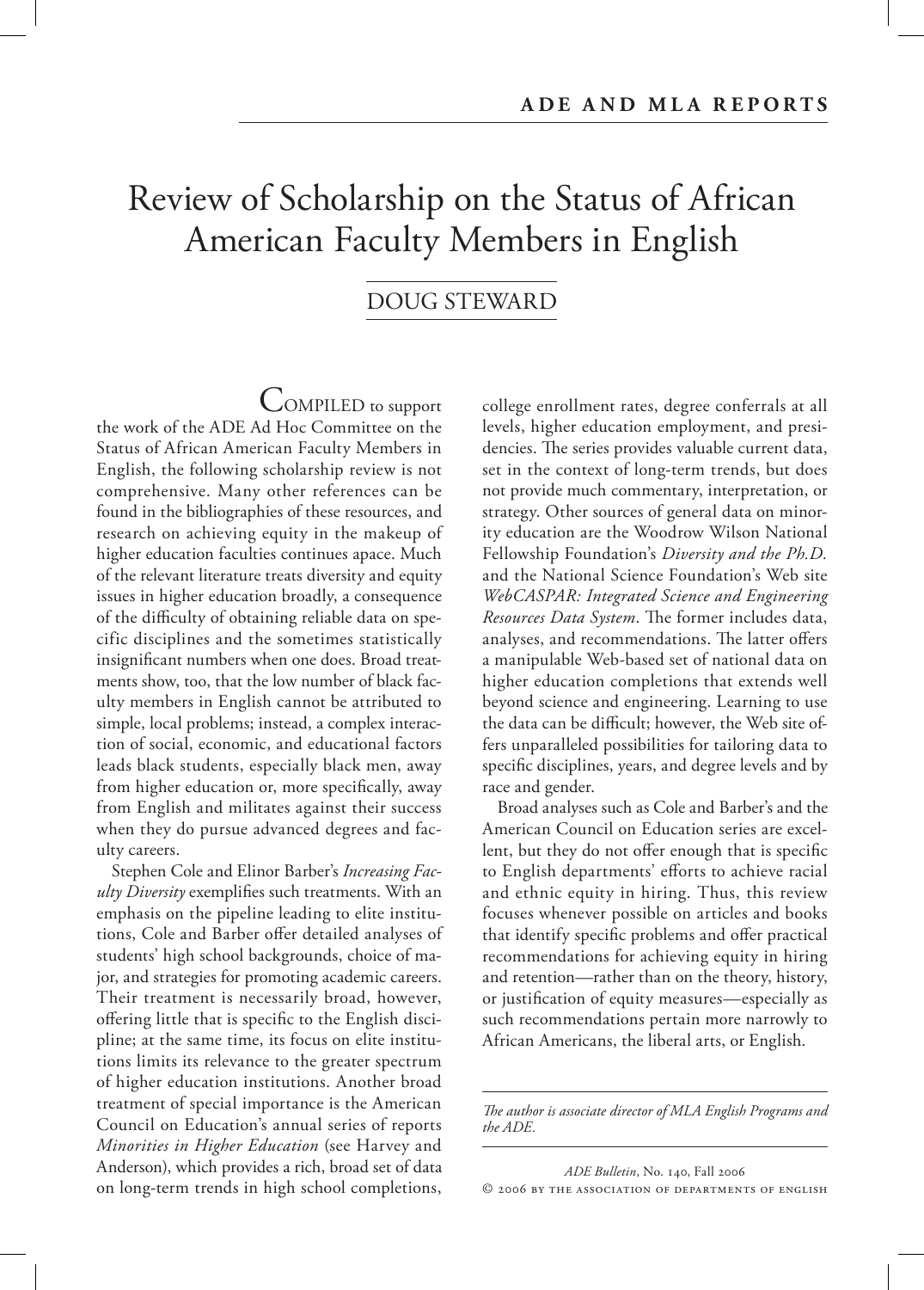#### **Personal Narratives and Interventions**

Counterbalancing the breadth of such resources are personal narratives that provide individual insight into the experience of black faculty members in English. For instance, in "A Troubled Peace: Black Women in the Halls of the White Academy," Nellie Y. McKay discusses the history and her personal experience of black women in the academy, detailing particular challenges and satisfactions for black women academics. She recounts numerous racially motivated, everyday slights over the years and notes that in a racially biased environment "[n]o skirmish is minor" but is situated in long-standing traditions of white privilege (16). Against the notion that there is a high demand for black scholars, McKay points to the large number of potential black scholars who are prevented, in one way or another, from reaching the job-search stage, and she attributes the low number of African Americans pursuing PhDs in the arts and sciences, in part, to "admissions policies that fail to keep up with the currents of the times"  $(21)$ . In "The Staying Power of Racism," Trudier Harris echoes McKay's memories of discriminatory behavior. Anticipating the objection that discrimination must no longer exist since "African American cultural forms saturate our media spaces," Harris argues that the "nonblack American public will tolerate 'blackness' more *in the ear* than *in the eye*" (151) in other words, whites tolerate mediated, absent, or invisible blacks but have little tolerance for them in the flesh. Most compelling are Harris's examples of faculty members who, in private, snubbed her while treating her cordially in public settings. Harris is evenhanded and also recounts, in "Black Nerds," the difficulty she faced in the black community as an African American woman pursuing advanced study in English. "Education for the sake of education," she remarks, "was seen as a liability" (101).

While McKay and Harris focus on interactions among faculty members, other articles examine the classroom and job interviews as treacherous sites for young professors of color who are establishing their authority. Rochelle Smith's "Walking on Eggshells: The Experience of a Black Woman Professor" treats student-professor relations. Smith has noticed that white students have a tendency to overgeneralize about black experience on the basis of specific literary works, such as Ralph Ellison's "Battle Royal" or August Wilson's *Fences*, and in this way "have perpetuated racial stereotypes" (70). She also voices an all-too-common experience of African American professors: "Sometimes students are not as open to my opinions, which they view as biased, because of the barrier erected by racism" (71). For Smith's students, her particularity as a black professor casts doubt on the objectivity that a white professor would presumably exhibit. Susie Lan Cassel's "Pitfalls in Protocols: The Persistence of Race in the Interview Process" provides a compelling account of an Asian American woman's experience in terms that speak readily to other nonmajority members of the profession. Cassel contrasts queer scholars' "closeted vitae and letters" with the ways in which ethnic minorities attempt discreetly to out themselves as such when on the job market, noting that despite her efforts to make her heritage clear, "interviewers made tenacious and persistent requests for racial confirmation" (222–23). Cassel hoped to be judged on the quality of her work and not to be "singled out as a 'token' or as a 'special hire'" (225). However, prying and sometimes illegal questions about her background led her to believe that in some cases her heritage was "the single defining question of an interview and thus the single resounding determinant of whether or not [she] would be hired" (227). Despite her efforts to establish appropriate scholarly credentials, overzealous interview tactics left her feeling tokenized.

April Gregory's "Black and Female in the Academy" reprises many of these themes. Gregory recalls, "I was surrounded by colleagues who considered me to be an 'affirmative-action hire' and not a true colleague." Like Cassel and Smith, she found her authority undermined or simply ignored:

Not only did I rarely have the opportunity to teach my specialty, but I had to sit back as senior colleagues, who had not formally studied African-American literature in graduate school as I had and who were not particularly welcoming to people of color, were given the opportunity to teach the courses.

Gregory recognizes that she had an exceptionally high number of interviews and job offers but adds that racism marred her experiences in and after interviews, leaving her dissatisfied with life "in the academy—a place where sometimes well-intentioned people confuse diversity with tokenism."

Personal narratives such as these serve at least two vital functions: bearing witness to the experience of other faculty members of color, who may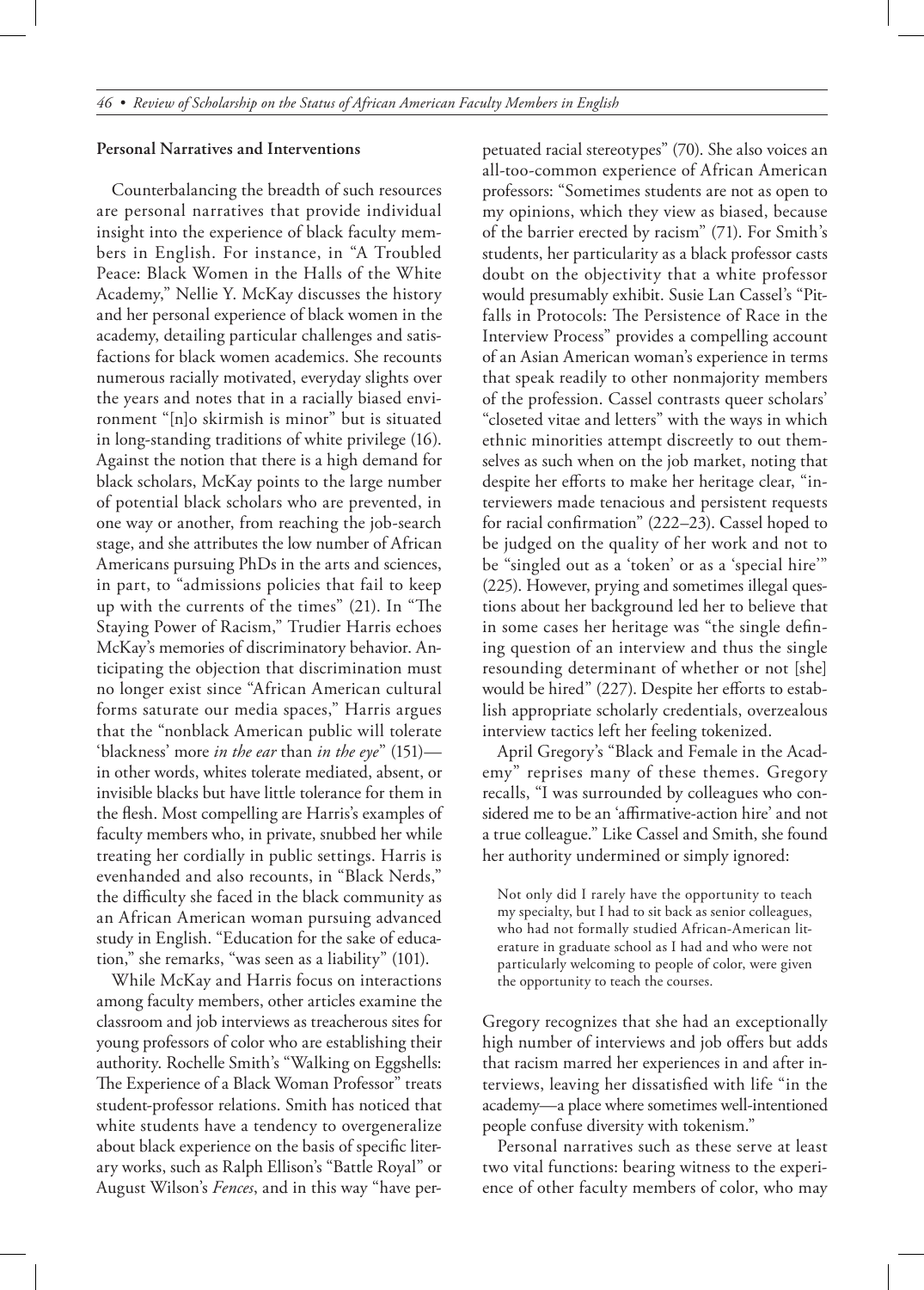sometimes feel as though they are being paranoid, and educating white academics, who may never experience or notice discriminatory behavior or who may be unconscious of their own biased behavior in daily interactions, departmental meetings, and tenure and promotion proceedings.

Other articles bridge the divide between disciplinary theory and the lived reality of black scholars. In sympathy with Harris's "Black Nerds," Cornel West's "The Dilemma of the Black Intellectual" considers the decision to become a black intellectual as "an act of self-imposed marginality" (110) since the black community at large is, in his estimation, suspicious of intellectuals and the white intelligentsia remains profoundly racist. West believes that affirmative action and the managerial ethos of universities cast doubt on young black scholars' qualifications ("confus[ing] diversity with tokenism," in Gregory's phrase), making it more difficult for African Americans to access and thrive in intellectual circles. In addition, the rightward swing of national politics, racial separatism in publishing, and the lack of a sustained institutional tradition of black intellectualism undermine black scholars' place in the academy. Thus, in West's view,

the successful black intellectual capitulates, often uncritically, to the prevailing paradigms and research programmes of the white bourgeois academy, and the "unsuccessful" black intellectual remains encapsulated within the parochial discourses of Afro-American intellectual life. (113)

West therefore urges the adoption of certain dimensions of the bourgeois, Marxist, and Foucauldian traditions in generating a sustainable tradition of black intellectualism that the black sermonic and musical traditions inspire but do not delimit. From the bourgeois, Marxist, and Foucauldian paradigms, black intellectuals should retain, respectively, "the emphasis on human will and heroic effort"; "the stress on structural constraints, class formations, and radical democratic values"; and "the preoccupation with worldly skepticism, the historical constitution of 'regimes of truth,' and the multifarious operations of 'power-knowledge'" (122–23). From the black sermonic and musical traditions, black intellectuals should retain "indigenous institutional practices permeated by the kinetic orality and emotional physicality, the rhythmic syncopation, the protean improvisation, and the religious, rhetorical, and antiphonal repetition of Afro-American life" (122). West urges the creation of a sustained tradition of black intellectualism in order to ease African Americans' precarious entry into higher education.

Similarly, in "*The Crisis of the Negro Intellectual*: A Post-Date," Hortense Spillers laments the dearth of sustained commentary on black intellectuals since Harold Cruse's *Crisis of the Negro Intellectual* in 1967. She recalls her excitement at discovering that work's "auto-bios-graphē in the perspective of historical time and agency" and explores "what the problem is that constitutes a 'crisis' for the African American creative intellectual at the moment" (67). She points to the contradiction in both blaming (black) intellectuals for social ills and attributing to them no social agency. Whereas West calls for a tradition of method in black intellectualism, Spillers calls for a renewed interrogation of what black intellectuals should take as their object of study. She writes:

To my mind, that object must move through a first step—to become a disciplinary object, or to undergo transformation of African American studies into an "object of knowledge," rather than a more or less elaborate repertory of performative gestures and utterances. (109)

In Spiller's view, racist hiring practices and the commercialization-commodification of black studies have militated against the long-term and widespread development of that disciplinary object. Unlike West and Harris, who remark on the black intellectual's uneasy relation to the black community, Spillers writes that the black intellectual "brings the community with him to [his laboratory], bears it between his ears, so that, quite remarkably his community must be rethought on the site of the foreign, with the learned tool" (115). Both West and Spillers seek disciplinary means (method and object) to secure African Americans' place in the academy, and both draw on black traditions to do so.

West and Spillers are not alone in turning attention to African American faculty members' relation to the black community. In "A New Chair's Perspectives, White and Black, of English Studies," Robert Ochsner recalls his experience as a white department chair of moving from a predominantly white to a predominantly black institution, noting that the faculty of the English department at the Historically Black University, Fayetteville State University, was the only one at the institution that was predominantly white. Ochsner underscores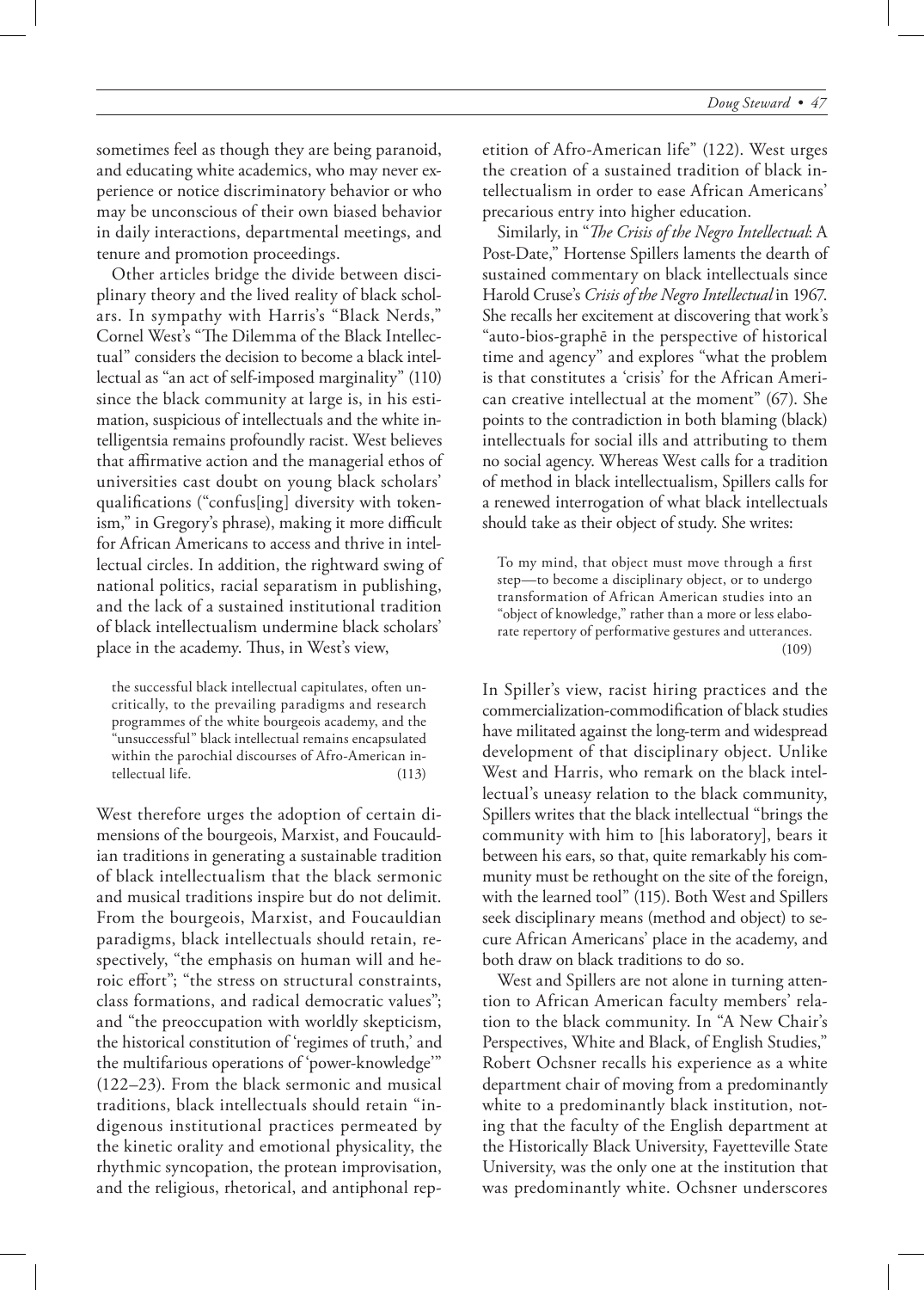an important consequence of this anomaly in the department's racial makeup:

Many students and some faculty members regard[ed] the major program in English as basically intended for white people in its celebration of white culture. If this attitude is shared by minority students at other schools, . . . then addressing it becomes an important responsibility of English teachers everywhere.

Moreover, echoing Harris, Ochsner believes:

The assumption that English majors can obtain only teaching jobs further complicates the reaction of many blacks to studying English. . . . English studies (white studies) is regarded as an easier major for white students—or as the major for blacks who aspire to become white. Graduate programs in English are considered the pastime of privileged, wealthy white people who do not need to worry about job opportunities or tests that discriminate against most blacks. (19)

To counter these image problems, Ochsner recommends changes in doctoral programs to ensure that new curricula are taught by a diverse faculty with the ability to attract a diverse student body. Based on his time at Fayetteville, Ochsner concludes that "[t]he white faculty [at a historically white institution] is less attuned to the political concerns of black colleagues, who understand the politics of language as people who have successfully mastered the language of power" (23).

In "Intellectuals and the Persisting Significance of Race," William M. Banks and Joseph Jewell provide a broader, less personal account of African American faculty members' experience of the academy and of the black community. Beginning with a review of the literature on whether black intellectuals do and should maintain a strong "ethnic" element as intellectuals, this survey of 184 black thinkers indicates that while most respondents (75%) believed intellectuals are alienated from nonintellectuals, they themselves (65%) did not feel alienated. Sixty-seven percent "described themselves as 'very' or 'moderately' active in African American community organizations" (81). Ninety percent of respondents felt that they carried a commitment to their ethnicity into their intellectual work but also that they encountered resistance when specializing in areas outside African American studies. To the extent that black intellectuals assume

a responsibility to reflect or address the interest of Blacks in their work[,] . . . African American intellectuals diverge dramatically from the prototype of the intellectual community as a subsociety bound by a commitment to abstract ideals and universalistic values that transcend the social origins of individual members. (82–83)

Although the research of Banks and Jewell shows black intellectuals do not feel alienated from the black community, they quote Cornel West describing African American intellectuals as "[c]aught between an insolent American society and insouciant Black community" (83 [West 109]). Banks and Jewell's most useful point might be that "[w]hen, in the face of constraints and pressure, Black intellectuals particularize their interests and energies, they deviate from one of the governing tenets of Western intellectual life" (84). This tension between particular (subjective) and universal (objective) may shed light on why some white administrators view specifically African American scholarship with suspicion.

## **From the Pipeline to Paths**

Among the factors contributing to the dearth of black faculty members, the pipeline has perhaps occasioned the most comment. But the pipeline cannot be considered the only factor, and too often comment on it amounts to an excuse for not hiring more African American faculty members. With a shrug and a sigh, department chairs note that there simply aren't enough black candidates coming through the pipeline and consider the question closed and beyond their control. The most useful literature on the pipeline takes a different tack: in Robyn Warhol's words, "extraordinary results sometimes require extraordinary efforts" (58).

A backward glance at William Moore, Jr., and Lonnie H. Wagstaff's *Black Educators in White Colleges* (1974) illustrates that the pipeline issue has changed little in more than thirty years: administrators excuse the lack of diversity in the faculty by pointing to the dry pipeline (despite accounts of black PhDs unable to find jobs) or by claiming that black PhDs are too expensive (despite the authors' statistics showing that black PhDs do not make more than white PhDs). The work of Moore and Wagstaff provides a rich picture of black educators' attitudes in 1974, thanks to a survey to which over three thousand black faculty members and administrators responded.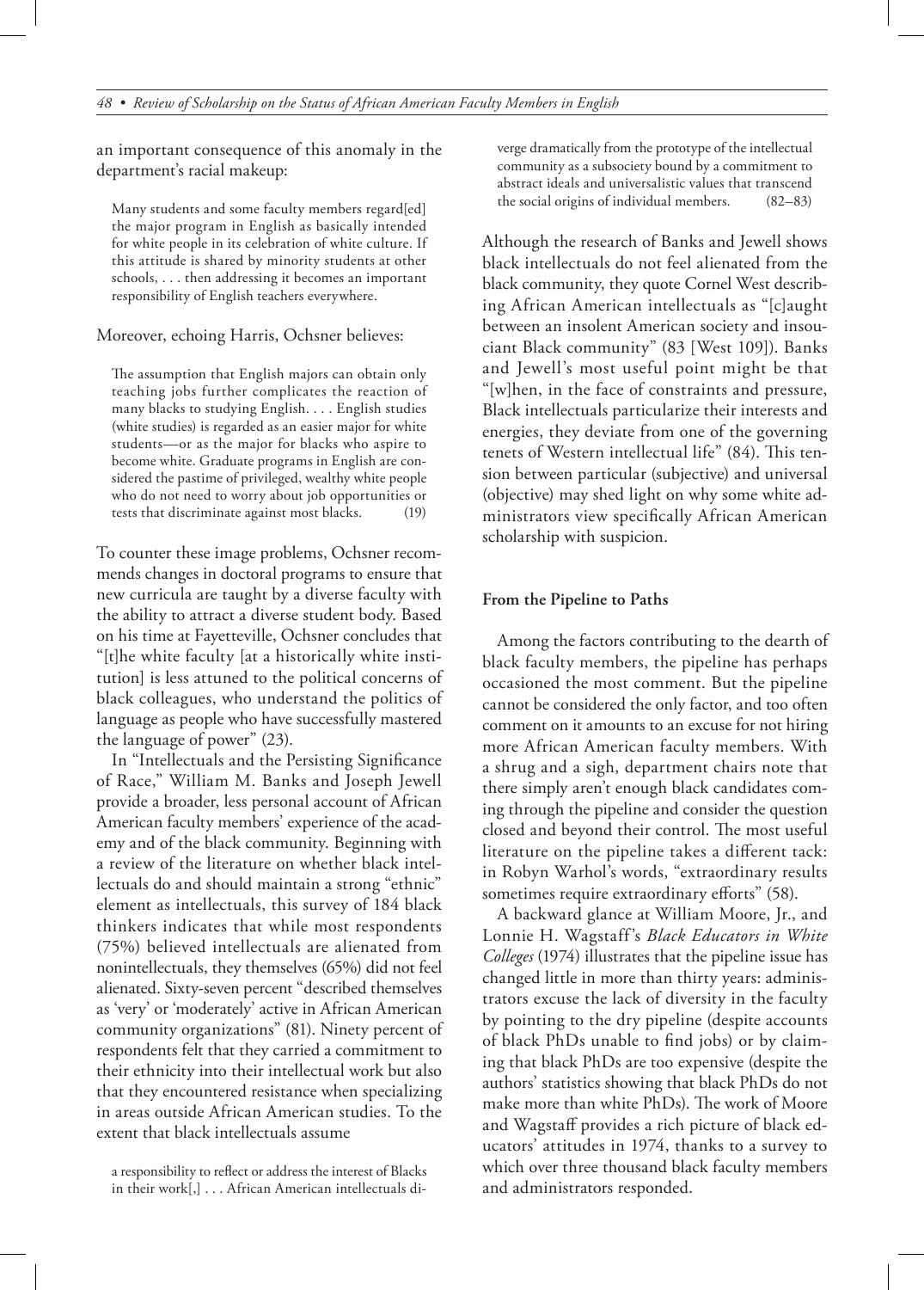More recently, Cole and Barber argue, with an emphasis on elite institutions, that the low number of high-achieving undergraduates of color, particularly among African Americans, who choose to pursue PhDs is in fact the primary source of the underrepresentation of faculty of color. Not content merely to establish the validity of the pipeline problem, Cole and Barber review research on how students choose certain majors, showing that students' choice of an academic occupation can be correlated with high precollegiate academic preparation and superior college achievement and discounting a correlation with a number of other possible factors. To increase the interest of undergraduates of color in obtaining a PhD, they recommend policy changes at elite and all four-year institutions. They urge elite institutions to ask incoming students about their likely career choice; to follow up with those interested in academia; and to "give preference to African American . . . applicants who are interested in academia over those who express an interest in medicine," a field in which African Americans are overrepresented at elite schools  $(241)$ . They urge all institutions to "appoint a staff member whose primary responsibility is to serve as an advisor to students who are interested in careers as professors" (242); to set up programs to foster interest in academic careers among students of color; to prepare materials that present a realistic but positive picture of what life as a professor is like, as well as present its possible advantages over other careers; to foster contact between faculty members (including academic alumni) and undergraduate students and between graduate and undergraduate students that informs undergraduates about faculty and graduate life; and to improve academic performance of students of color through selection of an undergraduate institution appropriate to the student's high school preparation, minimization of stereotype vulnerability, tutoring (especially in science), counteraction of possible cultural suspicion of academic achievement, and involvement in teaching and research opportunities. Although Cole and Barber's background at and focus on elite institutions at times undermine their work's wider usefulness, their comprehensive response to the pipeline is exemplary. They understand the shortage of African Americans coming up through the educational system and into graduate programs leading to academic careers not as the reason there are too few

black academics but as a problem to be redressed through various means.

Other articles addressing the pipeline are "Striking the Delicate Balances," by Mamie E. Locke, which looks more specifically at black women, and "Exploring Underrepresentation: The Case of Faculty of Color in the Midwest," by Caroline Sotello Viernes Turner, Samuel L. Myers, Jr., and John W. Creswell, which remarks that "[t]here seem to be increasing numbers of African Americans entering the higher education pipeline" but "fewer who are leaving it with advanced degrees" (37).

Most recently, Clifford Adelman's substantial study *The Toolbox Revisited*, sponsored by the United States Department of Education, addresses "completion of academic credentials—the culmination of opportunity, guidance, choice, effort, and commitment" and finds that "[t]he academic intensity of the student's high school curriculum still counts more than anything else in precollegiate history in providing momentum toward completing a bachelor's degree" (xv, xviii). Finding, too, that only socioeconomic status—not gender, race, or ethnicity—"was significantly associated with degree completion," the report suggests that the less rigorous high school curricula offered to underprivileged students contributes more to those students' lack of success in higher education than does race or ethnicity per se. *Toolbox* explores precisely which measures correlate with higher rates of higher education degree completion for students of color, takes these measures as the basis for projected completion rates if the measures were widely used, and presents its conclusions in table 32. Adelman summarizes the findings:

For African-American students, who start out at a higher bachelor's degree completion rate than do Latinos, the high school academic curriculum factor does not close the degree completion gap by a statistically significant amount, but earning more than four credits in summer terms offers a stunning boost, narrowing the completion gap vis-à-vis white students from 15.5 percent to 6 percent. The momentum provided by this high-octane persistence behavior continues through the first calendar year credits criterion and avoidance of no-penalty withdrawals and no-credit repeat grades until, at the bottom line of the hypothetical rates set forth in table 32, African-American degree completion rates would be no different from those of whites and Asians. . . . Point out to African-American students that their peers have proved (a) summer-term credit production is a benefit, and (b) the student can concentrate in the summer terms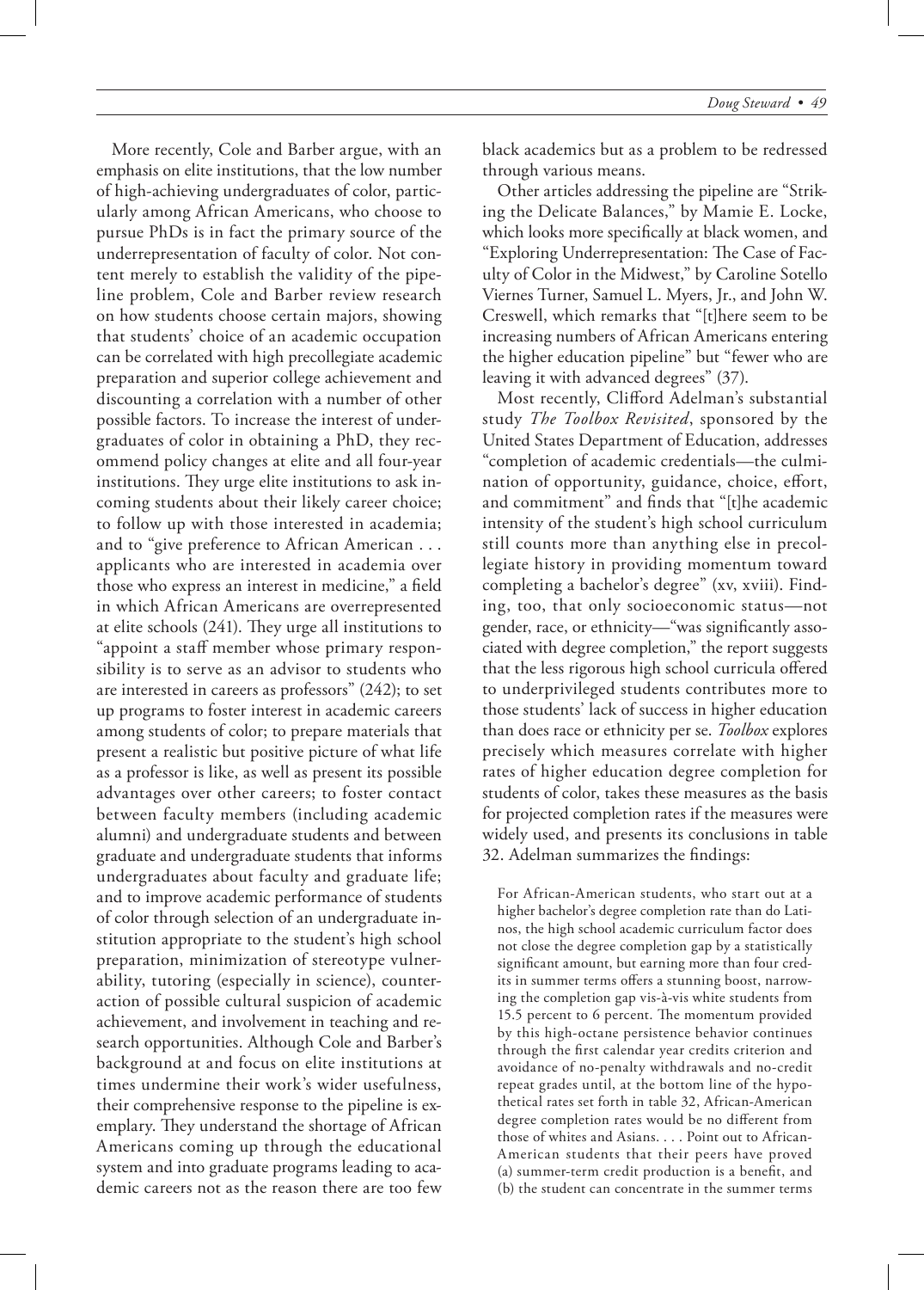### **Table 32 (Adelman,** *Toolbox* **92)**

**Hypothetical Cumulative Consequences of Variables Critical to Bachelor's Degree Completion for 1992 12th-Graders Who Earned a Standard High School Diploma by December 1996, Attended a Four-Year College at Any Time, and Whose Postsecondary Records Were Complete, by Race/Ethnicity**

| <b>Cumulative Conditions</b>                                                                                                                                                               | Percentage Earning Bachelor's Degree |                     |                          |             |             |
|--------------------------------------------------------------------------------------------------------------------------------------------------------------------------------------------|--------------------------------------|---------------------|--------------------------|-------------|-------------|
|                                                                                                                                                                                            | White                                | African<br>American | Latino                   | Asian       | All         |
| 1. Baseline, no conditions                                                                                                                                                                 | 67.6(1.18)                           | 52.1 (4.26)         | 45.4 ( 3.74)             | 67.9 (4.71) | 64.6 (1.12) |
| 2. No delay of entry                                                                                                                                                                       | 71.0 (1.22)                          | 54.6 (4.49)         | 50.5(3.79)               | 68.2 (4.89) | 67.9(1.15)  |
| 3. No delay, top 40% of high school<br>curriculum, and highest high school<br>mathematics above Algebra 2                                                                                  | 85.6 (1.50)                          | 65.9 (8.57)         | $69.2$ (6.33)            | 91.5 (1.96) | 84.1 (1.40) |
| 4. No delay, top 40% of high school<br>curriculum, and more than four credits in<br>summer terms                                                                                           | 90.6 (1.31)                          |                     | 84.6(5.95)69.2(8.12)     | 92.6(2.27)  | 89.1 (1.30) |
| 5. No delay, top 40% of high school<br>curriculum, more than four credits in<br>summer terms, and 20 or more credits in                                                                    |                                      |                     |                          |             |             |
| first calendar year of attendance                                                                                                                                                          | 92.6 (1.23)                          |                     | 88.2 (5.28) 71.9 ( 9.07) | 93.9 (2.16) | 91.4 (1.24) |
| 6. No delay, top 40% of high school curriculum,<br>more than four credits in summer terms,<br>20 or more credits in first calendar year of<br>attendance, and less than 10% of grades were |                                      |                     |                          |             |             |
| withdrawals or no-credits repeats                                                                                                                                                          | 95.5 (0.98)                          | 94.3 (4.62)         | 79.4 (11.10)             | 95.3 (2.20) | 94.6 (1.07) |

Notes: Standard errors in parentheses. Weighted Ns for each cumulative step: (1) 1.45M; (2) 1.33M; (3) 712k; (4) 621k; (5) 310k; (6) 273k

Source: National Center for Educational Statistics: NELS: 88/2000 Postsecondary Transcripts Files (NCES 2003-402).

on the kind of critically demanding and critical gateway courses that might not otherwise be in as intense focus during an academic year term. The learning goes deeper under single-subject concentration. Examples include organic chemistry, calculus, and experimental psychology. (93–94)

Such recommendations merit strong consideration, especially in the light of other studies that have recommended summer programs for African American students (e.g., see Jacobson).

In *Toolbox* and in "Diversity: Walk the Walk, and Drop the Talk," Adelman urges attention to the language used to discuss minority students' achievement in higher education, since "[l]anguage does more than reflect reality—it creates reality as well" (*Toolbox* 106). Noting that much of the language that institutions of higher education use deprives students of agency, Adelman recommends "persistence" rather than "retention" or "attrition" and "paths" rather than "pipeline" (107)—language that attributes agency to students. In "Diversity," he excoriates administrative mumbo jumbo about "diversity" and recommends instead a franker promotion of "equity." The article details important differences in black students' views on diversity and administrative uses of the term, which can put a misleading spin on the reality of low access and completion rates for students of color. The article also provides data that "cut through fog" (40) to see what would really equalize opportunity for students of color. Adelman urges:

If we are genuinely interested in degree completion for minority students, we have to help them acquire more of the resources that enhance their chances: an academic curriculum of high intensity and of a quality that inevitably will be reflected in third-party assessments. (43)

He advocates that colleges double the number of precollegiate outreach programs, especially among community colleges; quadruple the number of faculty members involved in outreach; involve underrepresented students in outreach programs while they are in middle school; include ESL for students' family members where the home language is not English; emphasize reading skills; and make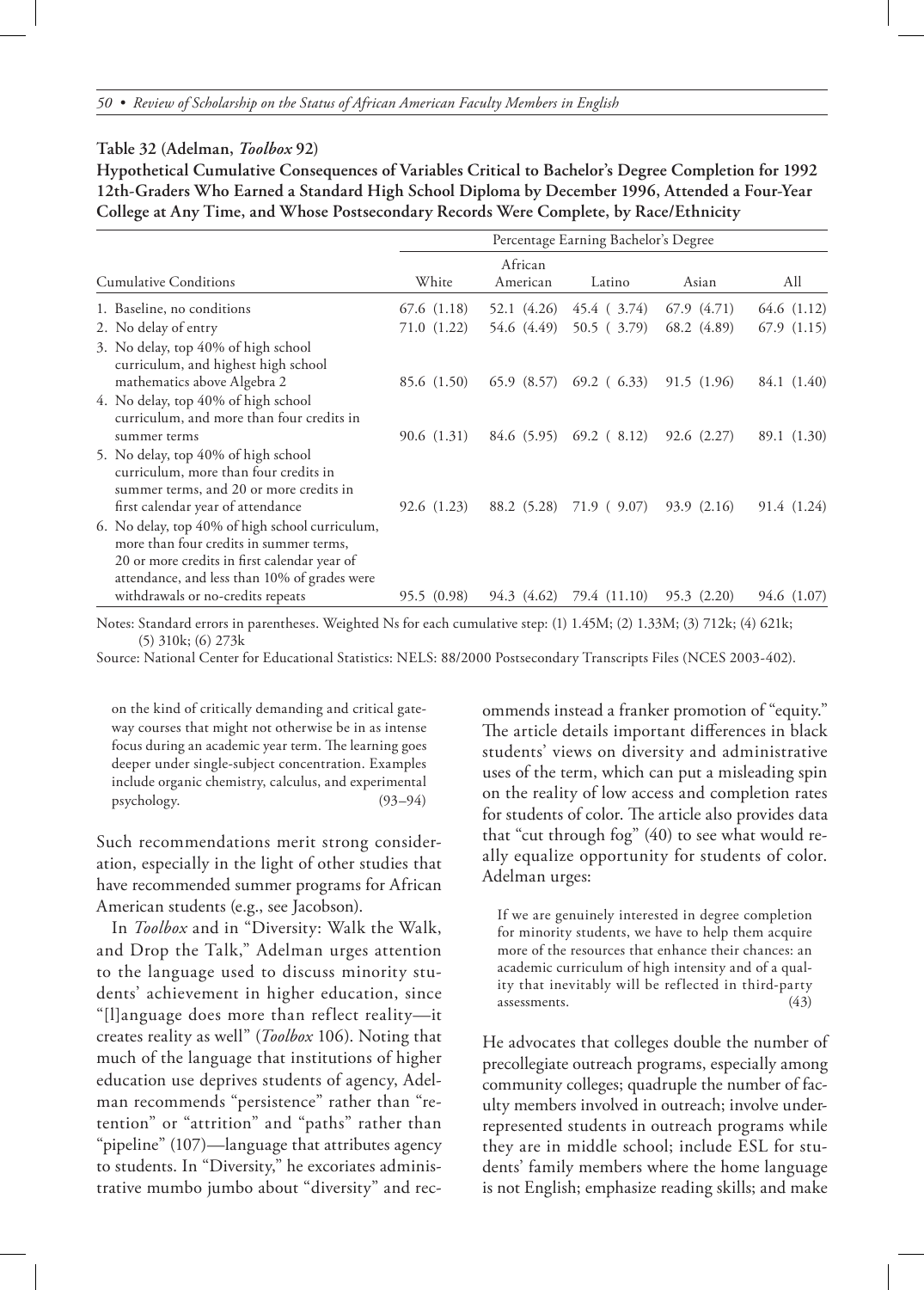preparatory learning the first priority and cultural expression and talent development the second. Although it is not based on the detailed research and data of *Toolbox*, this brief, accessible article should be on the short list of recommended reading for improving minority students' pathways to and through higher education.

In *Faculty Diversity: Problems and Strategies*, JoAnn Moody dissents from the pipeline view, rejecting the idea that the root difficulty of hiring faculty of color is "an undersupply of job candidates with doctorates." It is instead, she argues, "unconscionably high barriers to minorities' entry into and success in the professoriate" (1). Moody does not disprove analyses of the pipeline, such as that by Cole and Barber. But she focuses instead on what can be done to support the success of those African Americans who do make it to the job market (there are plenty of them out there, she suggests). In this regard, her article "Supporting Women and Minority Faculty" offers a succinct list of strategies that is perhaps more useful than her sometimes long-winded and needlessly polemical book. The list merits consideration: (1) Thoroughly prepare new hires for their duties. They should be informed about the department's expectations, its type of students, and the equipment or support they should expect. Ensure that the department understands the value of the hire's work and that the hire receives good mentoring. (2) Introduce hires in a way that welcomes them and assures others of their authority to be there. (3) Provide regular first-year orientation meetings that educate hires about all aspects of the institution. (4) Inform hires of all requirements for tenure and what the requirements mean. (5) Introduce hires to colleagues and other networks and persist in such introductions. Ask the hires for their advice. (6) Assign trained mentors to new hires. (7) Protect new hires from too much teaching, advising, or service. Beware of efforts to tokenize them. (8) Assess pretenure faculty members and keep them updated on how they're doing. (9) Monitor tenure-and-promotion reviews and correct errors or misconceptions. (10) Promote women and minorities as leaders and prevent their being undervalued.

Helpful as Moody's list of support strategies is, it cannot serve as a substitute for the more difficult work of increasing the number of African American students coming through the pipeline.

#### **Problems in Hiring and Retention**

The weight of evidence contradicts Moody's claim that there are adequate numbers of African Americans on the path to academic careers, therefore search committees may have difficulty finding black candidates. Several commentators argue that higher education's economy of prestige impedes search committees' ability to locate or recognize qualified black candidates. Locke understands this problem as search committees' desire to find "the African American 'superstar' in their recruitment efforts" (342–43), a dimension of the way black scholars are held to higher standards than other faculty members. Dolan Hubbard, in "Democratizing the Academy," and Walter R. Allen, Edgar G. Epps, Elizabeth A. Guillory, Susan A. Suh, and Marguerite Bonous-Hammarth, in "The Black Academic: Faculty Status among African Americans in U.S. Higher Education," argue that long-standing inequalities in the education available to African Americans place black students and job candidates at a disadvantage. Hubbard questions the implications of assessment and the "university of excellence" for students of color and urges against the reduction of student worth to assessment test scores, since such a reduction obscures the issues of access and equity and tends to secure existing class privilege. Similarly, Allen and his coauthors analyze how "the academic prestige hierarchy contributes to the maintenance of substantial education inequality." Describing a kind of self-perpetuating cycle, the authors write:

The prestige rankings of the institutions where individuals earn doctoral degrees often determine the prestige of the institutions where they obtain employment. . . . Further, the low representation of African American students at prestigious undergraduate institutions leads to their low representation at highly prestigious graduate schools. (113)

The authors conclude that "African American faculty members are less often tenured, earn less, work at less prestigious institutions, have lower academic rank, and have less academic stature compared to their White peers"  $(125)$ . The pattern then repeats itself in the next generation of black scholars.

Such an account of prestige's influence sits ill with a society accustomed to thinking of itself as merit-based. In "The Demographic Fallacy of the Black Academic: Does Quality Rise to the Top?,"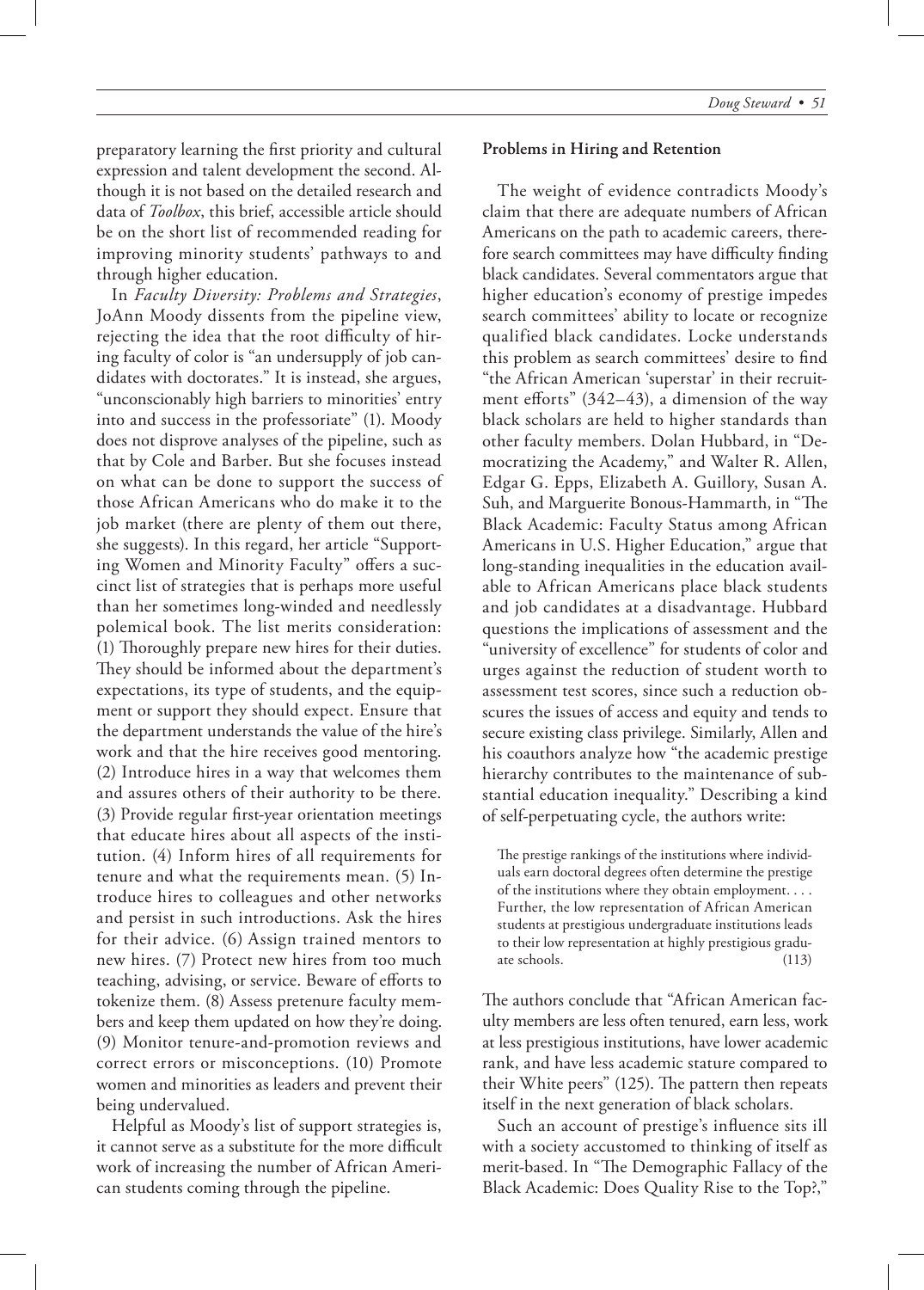Roslyn Arlin Mickelson and Melvin L. Oliver explore the extent to which prestige rather than qualifications influences black scholars' job prospects. They argue that search committees' erroneous assumption—fueled by the desire for institutional prestige—that the best candidates will come from the universities with the most prestige aggravates the underrepresentation of black faculty. They suggest that committees may decline to consider any candidates from less prestigious institutions, thereby overlooking qualified black candidates. The authors consider meritocracy a sham and point out that the prestige of big-name institutions maintains its power not through legitimate merit but because consensus does not exist on what *is*  meritorious in the profession:

The power of institutional reputation (and likewise departmental reputation) is made all the more important by the inability of faculty and selection committees to agree upon the factors that constitute "excellence in research and teaching." (184)

Lacking initial privilege, black students suffer from a system that meretriciously assumes measurements of merit will ensure that the best applicants move up at each stage. The authors conclude by turning to data from the National Study of Black College Students that suggest that black candidates from less prestigious institutions are not less qualified than black candidates from the most prestigious.

Jerlando F. L. Jackson and James L. Moore III introduce a special issue of *Teachers College Record* on black men's progress in higher education's pipeline with a discussion of how widespread descriptions of black men as "endangered, uneducable, dysfunctional, and dangerous . . . can negatively impact the perceived ability and subsequent behavior of African American males" (201). Jackson and Moore's discussion echoes Claude M. Steele's well-known study "A Threat in the Air: How Stereotypes Shape Intellectual Identity and Performance," which argues that "stereotype threat" undermines black students' ability to achieve their potential. Among the articles that Jackson and Moore introduce, one finds that "authoritative parenting and positive racial socialization" contribute to black males' success in higher education, another finds that black male students at four-year institutions "reported higher levels of academic and social integration within the first year" than those at two-year institutions (202, 203).

Also emphasizing the importance of socialization in educational environments, Edward Taylor and James Soto Antony draw directly on Steele's work in "Stereotype Threat Reduction and Wise Schooling: Towards the Successful Socialization of African American Doctoral Students in Education." They conclude that effective strategies to reduce the threat of stereotypes include:

(a) optimistic teacher/student relationships, where teachers make their confidence in students explicit; (b) challenging, rather than remedial[,] expectations and academic work, which builds on promise and potential, not failure; (c) stress on the expandability of intelligence, that skills can be learned and extended through education and experience[;] (d) affirmation of intellectual belongingness; (e) emphasis on the value of multiple perspectives; and (f) the presence of role models of people who have successfully overcome stereotype threat. (187)

The authors also found that the doctoral students in education whom they interviewed understood their research and service as intimately tied, in contrast to their professors, who more typically understood them as discrete activities.

Once employed in a faculty position, professors of color face a host of stress factors that may weaken their ability to succeed. Turner, Myers, and Creswell list such sources of anxiety: informal isolation and lack of mentoring in the department; heavy service loads; devaluation of research on minority issues (often published in nonmainstream journals); misconceptions that they are less-qualified, token hires; racial or ethnic bias in tenure and promotion (30–32); and a "chilly climate." Under this last heading are

being denied or overlooked for the tenure and promotion process, being held to standards higher than those for white faculty, having color be more important than credentials, being a "token" faculty member, being expected to handle minority affairs, and, overall, needing more faculty of color on staff. (43)

Black faculty members in their study particularly noted "being both hypervisible and invisible" as a source of frustration and psychological fatigue (44). Carolyn J. Thompson and Eric L. Dey complement such findings in "Pushed to the Margins: Sources of Stress for African American College and University Faculty," which reports the results of an eighteenitem survey, broken down by institutional type and gender. Thompson and Dey suggest that potential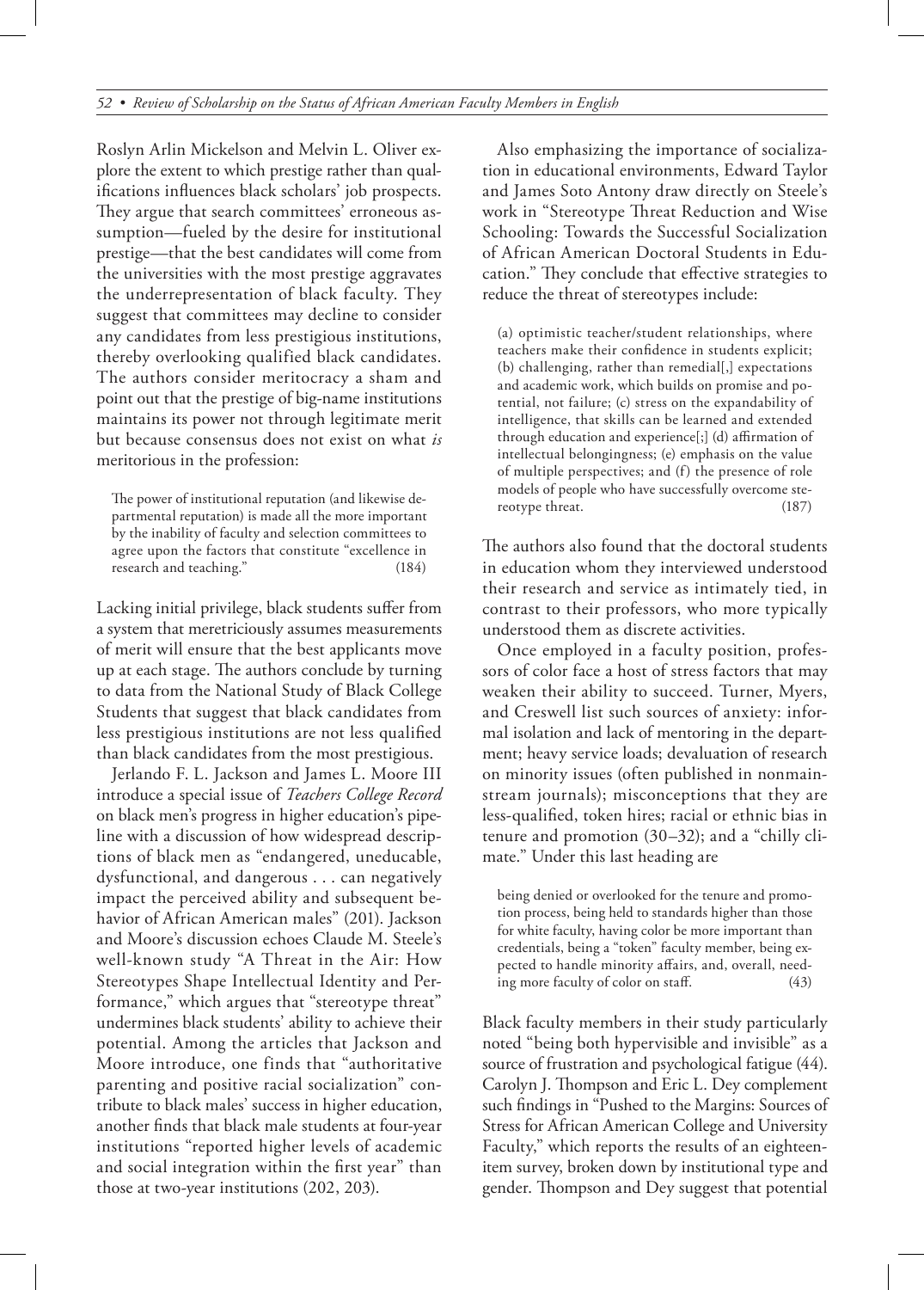black faculty members may be discouraged by the types of stress they are subject to. They find that the three most common areas of discouragement are promotion concerns (except at two-year colleges), time constraints, and overall stress. Having research interests and being sexually harassed serve as predictors for all three types of stress.

Many other commentators take up one or another of the stress factors treated generally by Thompson and Dey and by Turner, Myers, and Creswell. Fred A. Bonner's "Black Professors: On the Track but out of the Loop" helpfully lists the daily irritations that African American members of the faculty may encounter: proving oneself over and over, being expected to provide entertainment, being kept out of the loop of professional networks, playing two roles (black and academic), and feeling unwelcome or only tolerated. In "So Many Committees, So Little Time," Piper Fogg looks more specifically at the greater service expectations placed on minority faculty members. Fogg writes:

Some education experts, noting that female and minority professors shoulder a larger service burden than their peers, warn that this tendency [to expect greater service commitments] may be hampering their move up the career ladder. . . . Personal satisfaction aside, many professors complain that performing a lot of service does not get enough credit in academe.

Nevertheless, Fogg reports that, according to Barbara Keating, faculty members of color may feel obligated to undertake committee service, since "[m]any issues that are important to women or minorities won't get attention unless those same groups volunteer to work on them." A similar motive may tempt African American professors to take on too many advising responsibilities as well, if they fear that students of color will not be served well by other faculty members.

Banks and Jewell underscore a further irritant to some black scholars: the assumption that the scholars specialize in black subjects. As Banks and Jewell put it:

The past and present racial matrix in intellectual institutions and the broader culture in the United States has created a situation in which White Americans expect African American intellectuals to be authorities on all matters involving Black people. Whereas it is unlikely that Whites would turn, for example, to a third-generation Irish American biologist to provide knowledgeable commentary about Irish politics, almost any Black scholar—be he or she a biologist,

physicist, historian, or zoologist—can relate an instance when he or she was expected by Whites to be an expert on U.S. racial issues. (84)

Banks and Jewell find that the academy may judge black scholars who carry a commitment to the black community into their work as failing to adhere to academic ideals of abstraction and universality. Thus, pressuring black scholars to work in African American studies effectively pressures them to work in an area that the academy suspects of lacking requisite rigor and objectivity.

The Journal of Blacks in Higher Education highlights the issue of containing black scholars in African American studies in "Black Historians Who Don't Concentrate in the Field of African-American History," noting, "When African-American faculty members are engaged in the social sciences or the humanities they almost always teach courses relating to the problems of black people." The *Journal* considers such hiring practices damaging, since "[c]olleges and universities that have increased overall minority hiring totals by engaging blacks to teach African-American studies courses feel less pressure to hire [black scholars] in other departments within the institution." The damage may be personal as well as institutional. Says one black historian of medieval European history:

I got the "what are you doing studying their history" reactions from other black people . . . [but some black colleagues] tell me my success in a nonblack field enhances the value of their work, since I demonstrate that blacks are intellectually capable of successful academic pursuits in any field.

The *Journal* concludes that "an institutional demand bias strongly favors those [black scholars] who choose to work within the limits set by the bias." Naturally, black scholars will not feel the same kind of pressure and bias at Historically Black Colleges and Universities (HBCUs), where African American members of the faculty regularly work in every field.

A handful of studies suggest that faculty members of color receive lower student evaluation scores than white members of the faculty, an issue on which the MLA Committee on the Literatures of People of Color has expressed particular concern. In "Students' Perceptions of Professors: Benefits and Barriers according to Ethnicity and Gender," Kristin J. Anderson and Gabriel Smith note: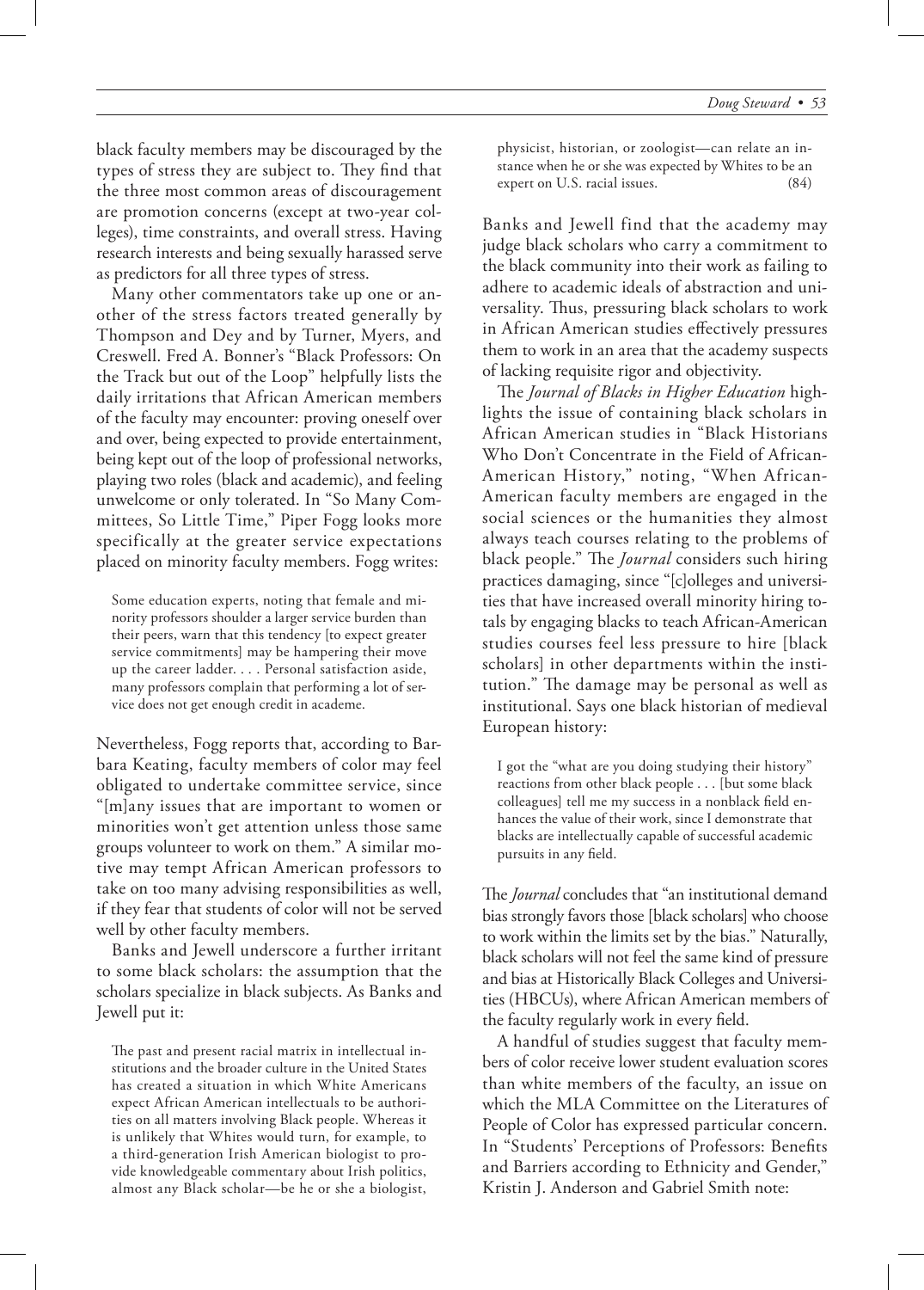There is a body of research on students' judgments of women faculty, but few studies have examined students' perceptions and judgments of ethnic minority faculty. Even fewer studies have addressed the interaction of such perceptions with course content and the impact of these perceptions on student evaluation of instruction. (185)

A comparison of evaluations of white and Latino professors, their study found that

ratings of professor warmth and availability for Latino professors appear to be contingent on their teaching style, whereas the rating of Anglo professors' warmth is less contingent on teaching style. . . . Among women professors with strict teaching styles, Anglo women were rated as more capable than Latinas with the same teaching style. . . . Lenient Latinas were viewed as more capable than strict Latinas, whereas Anglo professors' capability was not contingent on teaching style. . . . Although Latino and women professors appear not to be rated negatively solely on the basis of ethnicity and gender, prejudiced students may have felt justified in expressing negative feelings toward a Latino professor, for example, under the conviction that they disliked her or his teaching style. (196–97)

Similar dynamics could be at work in African American professors' classrooms, but as Roxanna Harlow notes, information remains anecdotal and few commentators have really studied the classroom as an emotional space. Harlow's study documents that black professors are reluctant to attribute racism to their students when asked about it in general terms. When asked more specific questions, however,

76 percent of the black professors reported that students questioned their competency, qualifications, and credibility. . . . In essence, most black professors felt that their classes always contained at least some students who questioned their right to hold the status of professor.

Black assistant professors, in particular, "reported that students resisted their intellectual authority." By contrast, some white male professors "downplayed their intellectual presence in order to seem more approachable to students" (352), and white professors did not typically worry about whether or not their students had confidence in them and gave little thought to how their race might shape student attitudes toward them. In Harlow's study, many of the African American professors, especially the women, adopted "a strict, authoritative demeanor" in order to establish the authority that students did not automatically grant them as professors (354). (A high percentage of white women professors also described their teaching style as strict and authoritative, but few white men did.) While race might enhance a professor's authority in a course on race, it also detracted from

students' perceptions of their *intellectual* knowledge of the material: that is, the scholarly, "objective," assessment of racial issues. . . . Adding to the professors' frustration was the fact that both white and nonwhite students doubted their academic abilities. (359)

Pressure to establish authority with students and colleagues also led many black professors "to be perfect for the whole race because people might interpret any negative personal performance as a reflection on African Americans overall" (355–56). Stereotypes about women led both white and black women to "avoid being seen as mean or cold, [but] black female faculty members were more likely to report actual evaluations by students as mean, cold, or intimidating" (357). Harlow concludes: "White professors operate in a social space where whiteness is crediting and privileged, but is invisible and thus is taken for granted; African American professors function in a space where blackness is discrediting and devalued" (362).

Unlike Harlow's study, which relied on professors' reports of their interaction with students, in "Student Perceptions of the Influence of Race on Professor Credibility" Katherine Hendrix examines students' views. She found that students "admitted they assigned more credibility to Blacks teaching 'ethnic' courses or believed other students—in particular, Whites—would do so" and that "Black professors had to work harder to establish their credibility," particularly when the course content was unrelated to African Americans (749, 750). Both white and black students reported struggling with negative stereotypes about African American professors. Hendrix's findings, while based on a small number of cases, generally support Harlow's.

# **Solutions**

Many commentators emphasize the importance of improving African Americans' English education in an articulated fashion from high school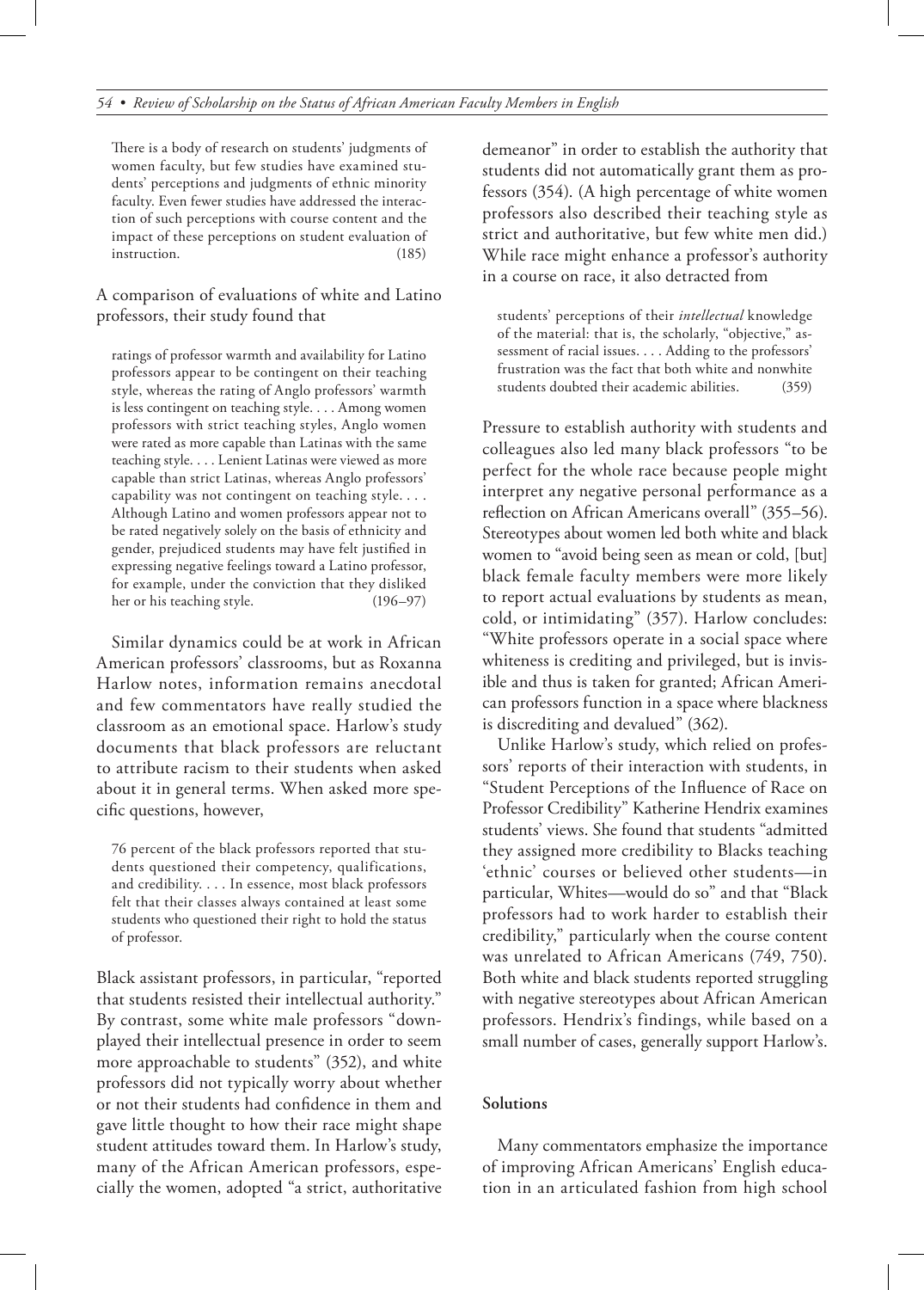through the undergraduate years and of promoting awareness of academic careers and English in particular in the African American community. In John Maguire's words, "It is hard to overestimate the role that language plays in the education of minority students and how quickly those showing difficulty with English get shunted into the lower tracks and remain there" (29). Commentators also call for a greater role for fellowships, research and study-abroad opportunities, and summer programs—"the whole set of programs," in Ann Bradford Warner's words, "that help young students think about teaching and graduate school." In a conversation among professors at HBCUs, Warner alludes to the prominence of secondary education as a career choice among black students and observes that her department has

sent many people into PhD programs who thought at first they would go into secondary education. If they see, as first-year or second-year students, their future in a graduate program, then their design of their courses, the plans for study abroad, the way in which these students will be equipped to apply will change the access to graduate schools. But it takes good recruitment from graduate programs, recruiters even coming to specific schools and communicating what kind of curriculum they're looking for, bringing students of color in to talk about the nature of the community and the nature of the experience so that students who are undergraduates can shape a new idea of their future. ("Fostering" 33)

James J. Davis points in the same conversation to the need for "reeducation in the black community . . . we have to start in homes and say, 'It's OK for the child to stay in school for twelve years. We need this [student to pursue graduate work] to supply a demand that we have here'" ("Fostering" 34). Among other steps, Davis recommends changing modern language departments' names to reflect the range of their activities and counteract the impression that all they do is grammar and conjugation. Warner also notes that her department changed its curriculum to fit better with the expectations of graduate departments to which its students might apply. She urges:

If graduate recruiters can find the time and way to pay attention, especially to departments in places that may be a little neglected, there can be a tremendous response, because there are stars everywhere, and these kids, maybe they're candles and they just need to be lit a little bit in time to see themselves in a new way.

("Fostering" 36)

In "Recruiting and Retaining African American Graduate Students," Warner provides complementary suggestions, advocating recruitment through funding and active faculty participation, flexible curricula that include interdisciplinary work, community building in academic programs and in the geographic region, and advising and mentoring from undergraduate years through the tenure process. Among the effective strategies that Turner, Myers, and Creswell list are fellowships designed to increase the number of PhD candidates of color, hiring programs that provide doctoral support for candidates who are guaranteed a tenure-track job after graduation, and mentoring and network programs. Faculty members of color in their study reported a commitment to stay in academia when they had networking opportunities, good mentors, and institutional support for research and publication. In "Coping with the Unexpected: Black Faculty at Predominantly White Institutions," Bonita K. Butner, Hansel Burley, and Aretha F. Marbley make similar recommendations, with a focus on mentoring, professionalization, and a sense of belonging. Lacking senior colleagues who could mentor them in their areas, the authors collaborated with one another, meeting once a month off-campus to discuss their research. They note, "Informal interaction [with the range of an institution's faculty members] is crucial in understanding and traversing the unwritten rules of the institution and the tenure process"  $(458)$ . They caution against too much institutional service, recommend participation in institution-wide mentoring and governance opportunities to develop collegial relations, and list the several community organizations they participated in to retain a connection with the black community and sustain their spirits.

The report of the Woodrow Wilson National Fellowship Foundation recommends the establishment of a national clearinghouse to share information on minority-focused fellowships. It also recommends the generation of strategies for vertical integration that draws students of color up from K–12 through doctoral programs, habitual practices that promote an image of doctoral education that is "less abstract and more socially responsive in a non-reductive way" (5), mentoring and professionalizing experiences that encourage minority students' participation, consideration of race and need together, and federal leadership to support federal mandates. Common to these various sources are advocacy for socially relevant curricula and a concern to keep students on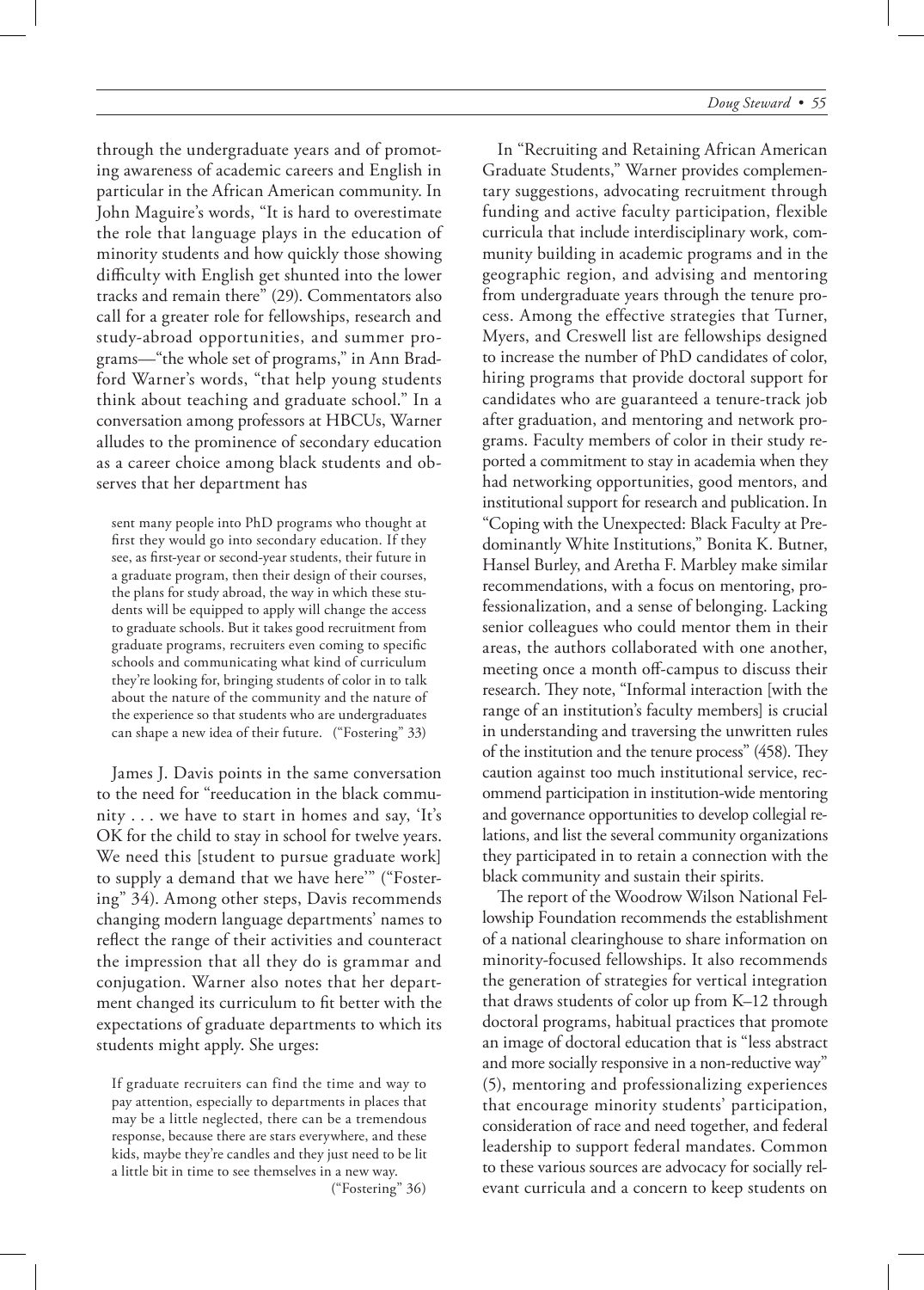the path toward graduate education through proven strategies such as summer programs and fellowship opportunities directed at students of color.

Hiring searches rank among the most emotionally fraught moments in African Americans' path to the profession, and such moments are laden with unspoken assumptions on the part of hiring committees, candidates, departments, and administrators about the relation between hiring individuals and hiring for particular positions. On the one hand are damaging assumptions about the value of African American studies, African American job candidates, and what qualifies a candidate to teach a particular subject. On the other hand are the numerous practices that departments can use or avoid in order to attract black candidates for the positions they advertise. It should go without saying that black candidates may be qualified to teach in any area of English studies. Unfortunately, many departments continue to assume that black candidates will teach black literature. As McKay writes in "Naming the Problem," "African American scholars seeking appointments in more-traditional fields [than black studies] for which they were trained confront an automatic assumption that they are better able to teach, say, Morrison than Milton." The inverse of the problem is "scholarship" in African American literature by white scholars who, without training in the area, assume authority [in it]" (365). Whether the field is assumed available to scholars who have not undertaken the kind of work assumed necessary in other fields or a scholar is assumed qualified only to work in a minority area, field and scholar are diminished.

McKay urges departments to consider African American literature a field like any other, in which scholarly credentials qualify one to teach, and to resist the notion that a position in black literature is the only opportunity to hire a black scholar. Emphasizing the importance of the field itself, she writes:

Too often one sees the same position [in African American literature] advertised and readvertised from one year to the next, while the most-qualified nonblack candidates are turned away, important work is left undone, and the crisis is allowed to continue unabated. ... The alternative to having a black professor of African American literature should not be not having a professor of African American literature. (364–65)

The department chairs Dennis Baron and Robyn Warhol have both made similar arguments

against conflating job candidates' ethnicity with qualifications for a position in African American literature. Admitting that there is an expectation from ethnic studies programs, students, and some faculty members and administrators "that minority studies will be taught by professors of color," Baron rejects such thinking; points to the faculty members and graduate students in his department who do not "match" the subjects they study; and argues that the best thing for candidates, the department, and the fields in question is to hire the most qualified candidates. From another perspective, Warhol cautions:

If a department runs a search in African American literature with the goal of both increasing course offerings in the field and adding a minority PhD to the faculty, chances are that the search will yield only white finalists. Rather than fold the search, such departments should go ahead and hire the white faculty member who specializes in African American studies and support that professor's efforts to develop curriculum in that area. The next time the department is searching for an Americanist, a minority faculty candidate with an interest in African American literature will find a potential colleague already in place, along with students who have a grounding in the field. (58)

McKay, Baron, and Warhol all insist that the field's scholarly value and candidates' qualifications come first. Such an approach treats seriously and respectfully both the field and candidates of color, whether or not they specialize in ethnic studies. By the same token, "making particular groups of people the targets for particular positions and relegating candidates' qualifications to a secondary role in the hiring process" (McKay, "Naming" 364) implies lesser scholarly expectations for ethnic studies fields and undermines candidates' stature as members of the faculty, as the comments quoted earlier by Smith, Cassel, Gregory, and Banks and Jewell illustrate. When departments do or appear to hire on the basis of ethnicity rather than scholarly credentials, they impose on new faculty members of color the burden of their colleagues' suspicion that they do not belong. In fact, a general atmosphere of such suspicion appears to reign, finding expression in rumor and in such articles as "The Other Candidate," in which the pseudonymous Ben Jackson wonders whether he was not hired because he was white while the other candidate was black. Without actually stating it, Jackson implies that the other candidate was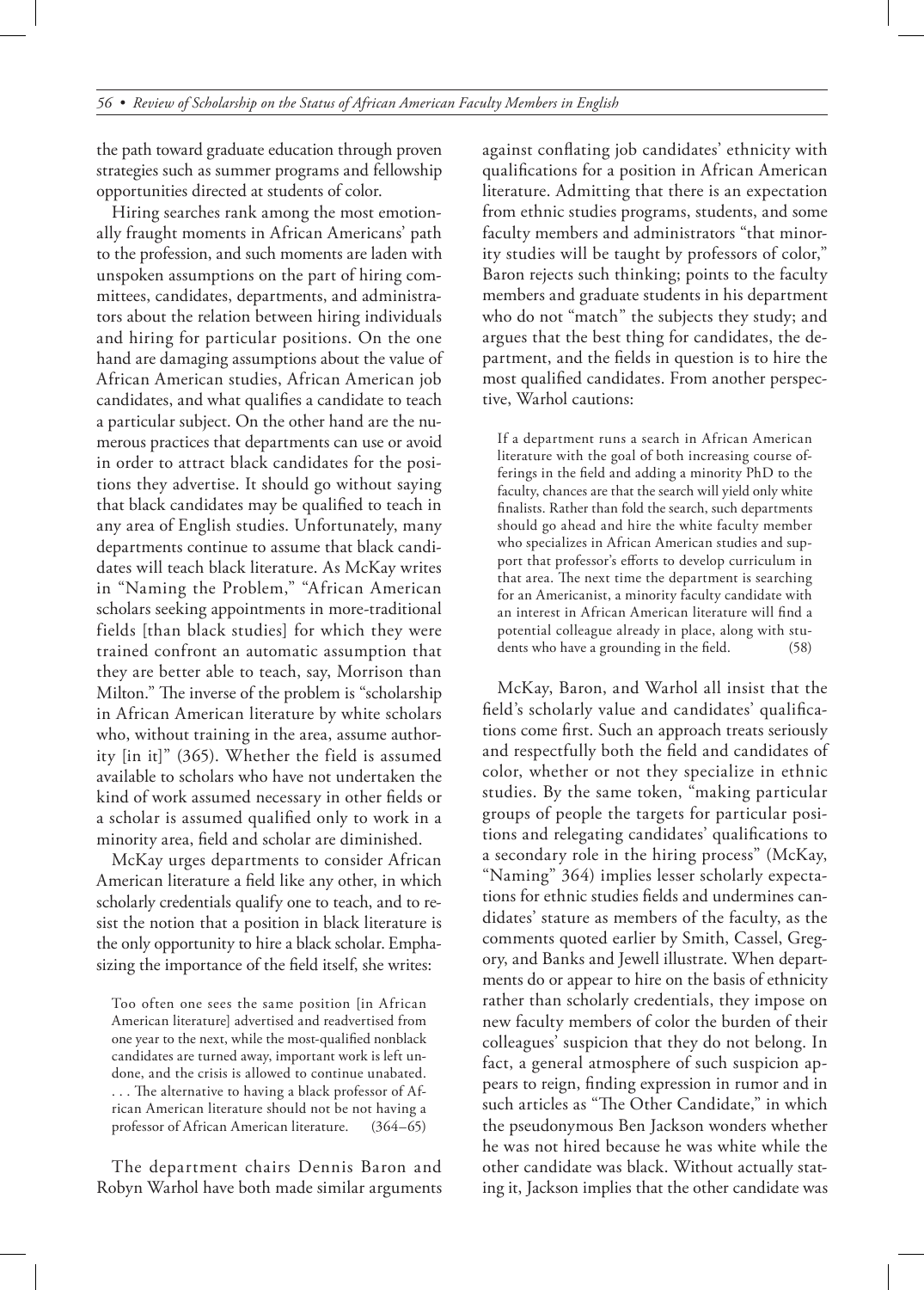less qualified. In order to ensure respect for ethnic studies and new faculty members of color, departments have a responsibility to job applicants; to new hires; and, when they have them, to their own graduate students to make clear that they base hiring decisions on scholarly credentials.

Despite the undersupply of black PhDs, departments are eager to increase their chances of hiring African Americans. To this end, Warhol offers several strategies in addition to hiring qualified nonblack candidates in black studies in order to build a curricular base in the department: offer incentives to job candidates of color, such as partner accommodations ranging from tuition waivers to a tenure-stream position; identify target hires through networking; talk about the institution and its location as the department would with any candidate; do not expect job candidates to take over minority student affairs; ensure that mentoring opportunities are available to new hires of color; and do not allow perfectionism to derail new hires who are ABD.

Daryl G. Smith, Caroline S. Turner, Nana Osei-Kofi, and Sandra Richards outline similar strategies in "Interrupting the Usual: Successful Strategies for Hiring Diverse Faculty." While admitting that "hiring faculty for ethnic studies departments yields the most reliable hiring of underrepresented faculty of color," they caution that such an approach

does not represent a potential intervention strategy as such unless an institution is willing to have most of its diversity located in ethnic studies programs. The potential for marginalization and restriction of scholarly range is significant enough to suggest that overreliance on these searches to secure faculty diversity is a mistake. (153)

Noting that departments have considerable power to shape search strategies and goals, they studied which factors were associated with successful hires of candidates of color. Only 14% of hires of African Americans followed a "regular" search. Thirtysix percent of hires of African Americans followed a job advertisement for an ethnic studies position, 27% resulted from a special hire that "bypassed normal search processes," and 23% resulted from a special hire in an ethnic studies position (138, 142). Such data corroborate Warhol's recommendation of incentives, targeted hiring, and strong ethnic studies curricula. At the same time, departments should be mindful that circumventing normal hiring practices might cast doubt on a junior faculty member's qualifications or lead the faculty member to feel tokenized.

In 2002, the MLA Committee on the Literatures of People of Color in the United States and Canada (CLPC) and the MLA Executive Council endorsed "Guidelines for Good Practice" regarding faculty members of color. Like many other authorities, the CLPC recommends the inclusion of literatures of color in specialized as well as general course work and advertisement of positions in literatures of color, in journals and newsletters devoted to literatures of color, to attract applications from candidates of color. The guidelines note the importance of senior mentors to junior faculty members and of disseminating written information on expectations for retention, tenure, and promotion. The CLPC urges departments "to be aware of the possible effects of race, gender, and sexuality bias on teaching evaluations" and to develop teaching evaluations sensitive to such effects (91). Noting that faculty members of color are called on more often than majority members to perform institutional service, the CLPC underscores the importance of protecting junior faculty members from excessive service burdens—and of rewarding substantial service when it occurs. Remarking that literatures of color may be unfamiliar to minority scholars' colleagues, the CLPC recommends giving junior faculty members of color upper-division courses in their areas, assigning new course preparations in the same ratio as other junior professors, and seeking reviewers with expertise in the faculty member's area. The CLPC envisioned the guidelines not only as a policy statement but also as a brochure to be distributed to administrators to raise their awareness of the special conditions confronting junior faculty members of color, especially at critical moments of retention, tenure, and promotion.<sup>1</sup>

The CLPC guidelines point to the importance of departmental and administrative awareness of the particular conditions of working as a faculty member of color. Similarly, Charles H. Tucker calls attention to the potentially transformative role that black administrators can play in the dynamics of departmental life, including graduate study and faculty hiring. Tucker warns against a black administrator's becoming "the sole keeper of minority affairs" and also against the administrator's "abandon[ing] his or her minority group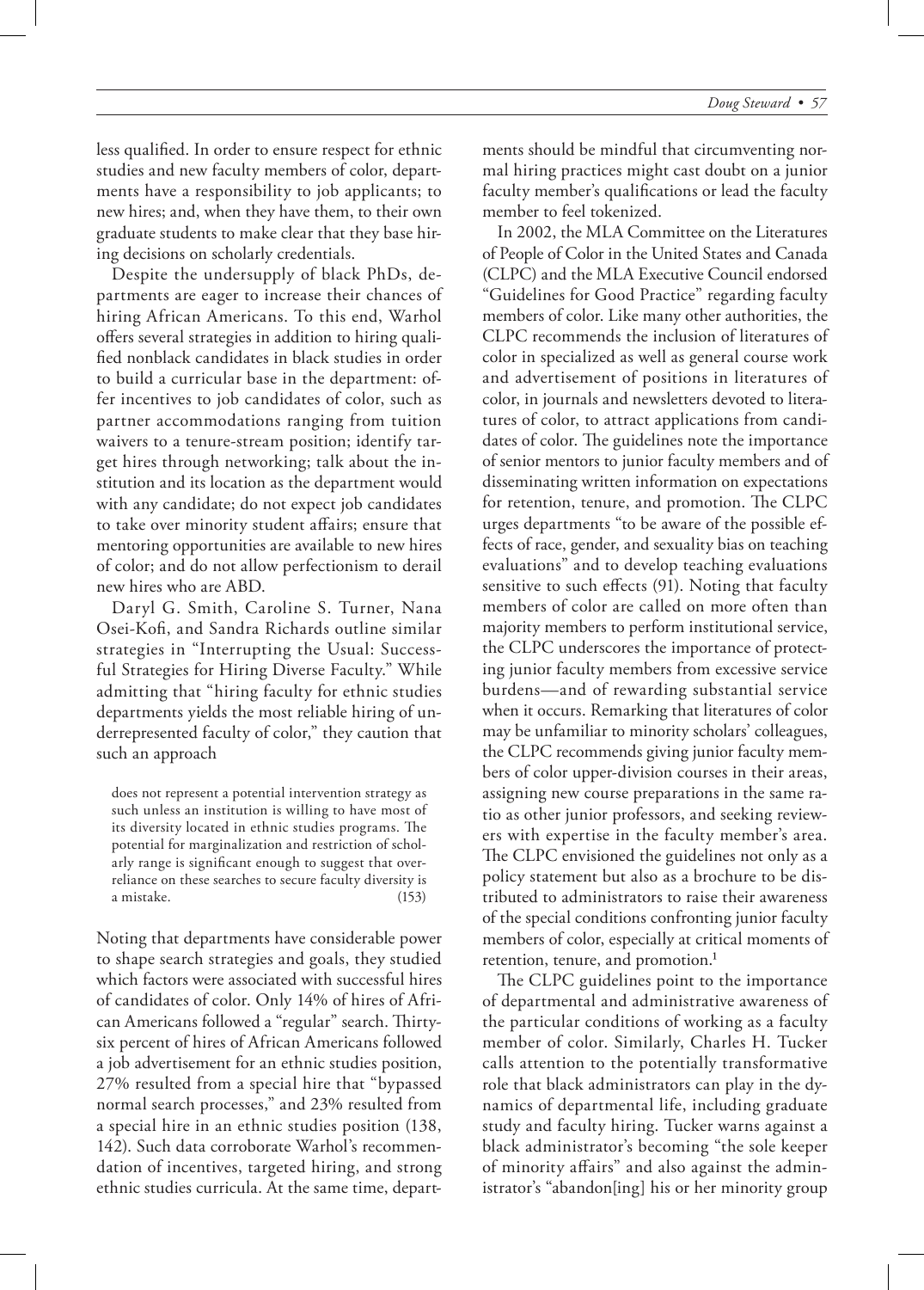status" (315). Instead, the black administrator should be to black students "a combination politician, social director, ombudsman, and problem solver" and should represent to white students "a change of mood in the institution" (316, 317). To these responsibilities let us add the special role that a senior black administrator can play in establishing the credibility of curricula in ethnic studies, instituting proactive hiring programs, protecting junior faculty members of color from undue service burdens, and ensuring that standards of promotion and tenure are clearly explained in writing and equitably applied.

At the level of the institution as a whole, the continuing importance of HBCUs cannot be discounted. As *Historically Black Colleges and Universities* from the National Center for Education Statistics shows, HBCUs play a disproportionately important role in the education of African Americans and thus in the education of African Americans who ultimately attain PhDs in English (Provasnik, Shafer, and Snyder). Not surprisingly, the proportion of African American members of the faculty is much higher at HBCUs (58.9% in 2001) than at the nation's twenty-five highest ranking institutions (3.6% in 2001) ("Racially Diverse Faculities"). Even the HBCU with the lowest percentage boasted a faculty that was 21.7% African American. In a major study of educational outcomes, *How College Affects Students*, Ernest T. Pascarella and Patrick T. Terenzini write:

Despite relative disadvantages in financial and educational resources, historically Black colleges and universities (HBCUs) appear to be as proficient as primarily White institutions (PWIs), if not more so, in fostering the knowledge acquisition (such as reading comprehension, mathematics, science reasoning) and general cognitive growth (such as critical thinking) of African-American students. . . . HBCUs . . . provide their students small, positive benefits in both academic and social self-concepts. HBCUs also appear to provide modest advantages in the overall personal development of their students. . . . African-American students at HBCUs (rather than PWIs) gain small to modest advantages in persistence and degree attainment. . . . [Such] effects appear to be largely indirect, a function of HBCUs' more supportive faculty and peer relations and more supportive overall educational environment. . . . Historically Black colleges appear to enhance the career aspirations of African-American students, and some evidence suggests that a bachelor's degree from an HBCU is linked with one dimension of career eminence among African-American women. (597–98)

Notably, these effects suggest that lower rates of persistence at historically white institutions result in part from less supportive faculty and peer relations and less supportive overall educational environments. They also suggest that departments wishing to recruit African American graduate students would do well to look to English departments at HBCUs.

#### **The Current Legal Landscape**

Two 2003 Supreme Court decisions involving the University of Michigan, *Gratz v. Bollinger* and *Grutter v. Bollinger*, altered the permissible parameters of programs geared toward underrepresented populations. Articles by Peter Schmidt ("As Colleges Open" and "New Route") and Katherine S. Mangan, among many others, reported the varied reactions of higher education institutions as they eliminated affirmative action programs or opened them to include Asian American students, firstgeneration college students, economically disadvantaged students, or all students. In "How to Diversify Faculty: The Current Legal Landscape," Ann D. Springer, associate counsel for the American Association of University Professors, observes, "Although the Michigan cases . . . do not deal directly with the issue of diversity in faculty employment, . . . it is important both to understand the law (what it covers and what it does not) and the available options." According to Springer, the law on efforts to diversify the faculty "is essentially circular":

To put it simply, the Constitution and federal statutes require that employers eliminate discrimination on the basis of race or sex. Employers can be sued under these statutes both for individual discrimination ("disparate treatment" of an individual) or for policies and practices that create widespread disparities in the number of women and minorities in the workplace (actions that have a "disparate impact" on minorities as a whole).

Springer outlines the law involved, explains the legal definition of affirmative action and the reasoning in the Michigan cases, and offers numerous guidelines for effectively and legally diversifying the faculty: use broad definitions of diversity that go beyond race, gender, and national origin; consider faculty members on individual merit, using race only as a narrowly defined plus factor, not a determining factor; consider means of diversifying other than race, such as research agendas, educational ra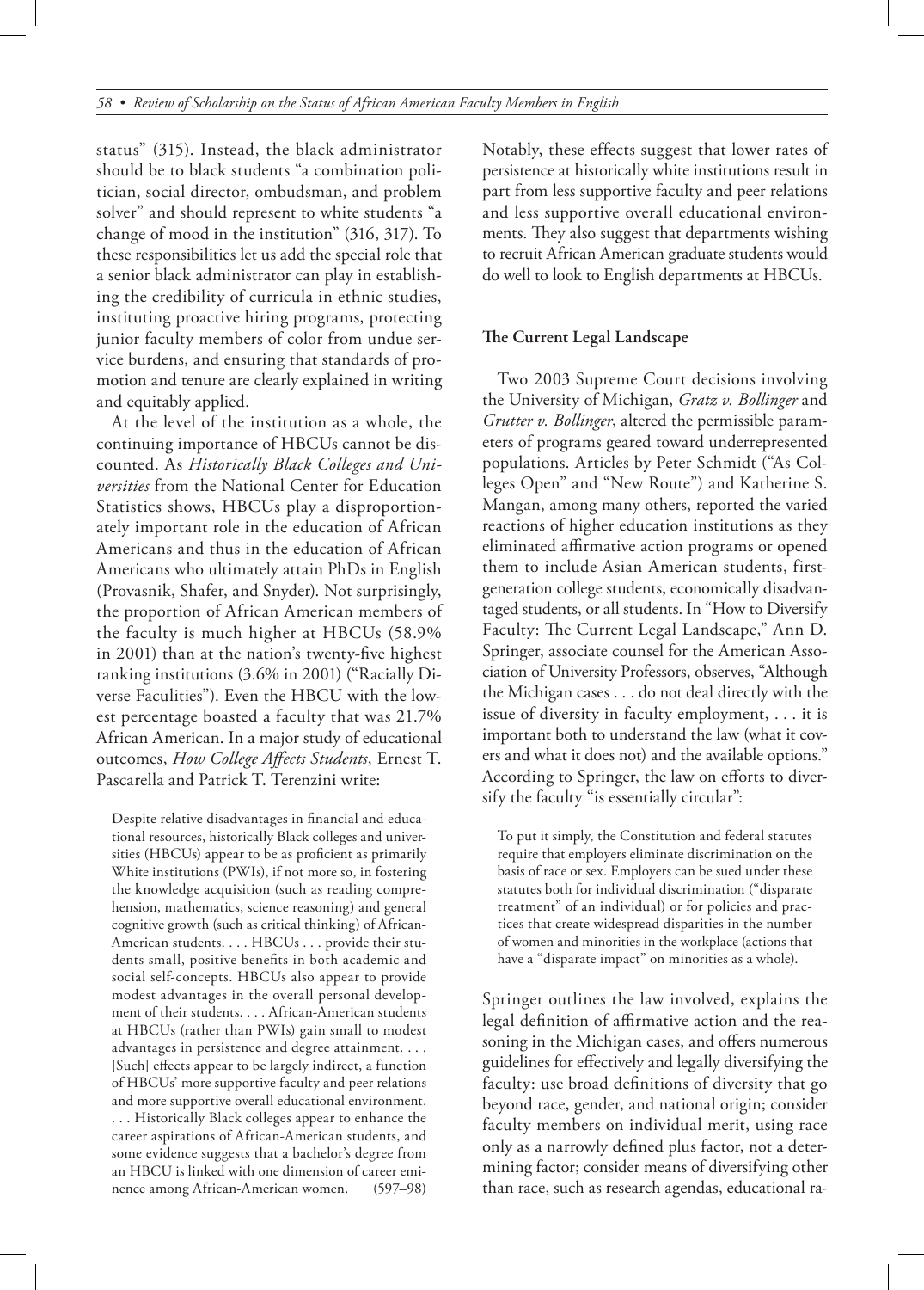tionales, and curricular programs; treat affirmative action programs as a temporary measure to redress specific past discrimination; tie special funding to educational goals; consider not tying special funding to the hiring process itself; do not use quotas; phrase policies in terms of guaranteeing everyone an equal chance; address policies to all stages of recruitment, hiring, retention, and promotion; take aggressive action to increase the number of minority applicants, thereby increasing the chances of hiring one; take care to avoid the perception that minority faculty members were not hired based on merit; advertise in minority-serving publications and institutions; write job advertisements carefully so that they include minority candidates and do not set rigid, narrowing criteria; hire according to the terms of the job advertisement; consider adjunct and part-time faculty members, since minorities and women are overrepresented among them; brief search committees on appropriate search techniques and the institution's diversity commitment; choose search committee members carefully, privileging those with active research agendas and national exposure and those who represent the institution's diversity; provide institutional support to search committees to ease the extra burden that locating a diverse pool of candidates requires; encourage search committees to question the ways they evaluate criteria such as the prestige of graduate schools; ensure good mentoring for new hires; and ensure that tenure and promotion guidelines do not subtly discriminate by devaluing certain areas of study and service commitments, by failing to recognize the role that race can play in student evaluations, or by promoting homogeneity through collegiality criteria. Springer's recommendations could serve as a sweeping summary of the scholarship on efforts to improve the status of faculty members of color.

# **Note**

1. Free copies of the guidelines are available in brochure form by writing the ADE at 26 Broadway, 3rd floor, New York, NY 10004. The guidelines are also available online at www.mla.org/rep\_ guidelines\_poc.

# **Works Cited and Consulted**

Adelman, Clifford. "Diversity: Walk the Walk, and Drop the Talk." *Change* Jul.-Aug. 1997: 34–45.

- ———. *!e Toolbox Revisited: Paths to Degree Completions from High School through College*. Washington. US Dept. of Educ. 2006. 21 Feb. 2006 <http://www.ed.gov/rschstat/ research/pubs/toolboxrevisit/index.html>.
- Allen, Walter R., Edgar G. Epps, Elizabeth A. Guillory, Susan A. Suh, and Marguerite Bonous-Hammarth. "The Black Academic: Faculty Status among African Americans in U.S. Higher Education." *Journal of Negro Education* 69.1–2 (2001): 112–27.
- Anderson, Kristen J., and Gabriel Smith. "Students' Preconceptions of Professors: Benefits and Barriers according to Ethnicity and Gender." *Hispanic Journal of Behavioral Sciences* 27.2 (2005): 184–201.
- Antonio, Anthony Lising. "Diverse Bodies, Diverse Faculties." *Academe* Nov.-Dec. 2003. 24 Aug. 2005 <http:// www.aaup.org/publications/Academe/2003/03nd/ 03ndanto.htm>.
- Banks, William M., and Joseph Jewell. "Intellectuals and the Persisting Significance of Race." *Journal of Negro Education* 64.1 (1995): 75–86.
- Baron, Dennis. "A Diverse Department." *Chronicle of Higher Education* 13 Aug. 2004: C2.
- Benjamin, Lois, ed. *Black Women in the Academy: Promises and Perils*. Gainesville: UP of Florida, 1997.
- "Black Historians Who Don't Concentrate in the Field of African-American History." *Journal of Blacks in Higher Education* 16 (1997): 41.
- Bonner, Fred A., II. "Black Professors: On the Track but out of the Loop." *Chronicle of Higher Education* 11 June 2004: B11.
- Butner, Bonita K., Hansel Burley, and Aretha F. Marbley. "Coping with the Unexpected: Black Faculty at Predominantly White Institutions." *Journal of Black Studies* 30 (2000): 453–62.
- Cassel, Susie Lan. "Pitfalls in Protocols: The Persistence of Race in the Interview Process." *Profession 1997.* New York: MLA, 1997. 222–31.
- Cole, Stephen, and Elinor Barber, with Melissa Bolyard and Annulla Linders. *Increasing Faculty Diversity: The Occupational Choices of High-Achieving Minority Students*. Cambridge: Harvard UP, 2003.
- Committee on the Literatures of People of Color in the United States and Canada. "Guidelines for Good Practice." *ADE Bulletin* 132 (2002): 90–92.
- Evans, Art, and Annette M. Evans. "Black Educators before and after 1960." *Phylon* 43.3 (1982): 254–61.
- Fogg, Piper. "So Many Committees, So Little Time." *Chronicle of Higher Education* 19 Dec. 2003: A14.
- "Fostering Graduate Diversity: A Roundtable." *ADE Bulletin* 128 (2001): 32–38.
- Gregory, April. "Black and Female in the Academy." *Chronicle of Higher Education* 6 June 2003: C5.
- Gregory, Sheila T. "Changing the Rules of the Game." *Black*  Women in the Academy: The Secrets to Success and Achieve*ment*. Rev. ed. Lanham: UP of Amer., 1999. 97–107.
- Harlow, Roxanna. "'Race Doesn't Matter, But . . .': The Effect of Race on Professors' Experiences and Emotion Management in the Undergraduate College Classroom." *Social Psychology Quarterly* 66 (2003): 348–63.
- Harris, Trudier. "Black Nerds." Harris, *Summer Snow* 98–105.